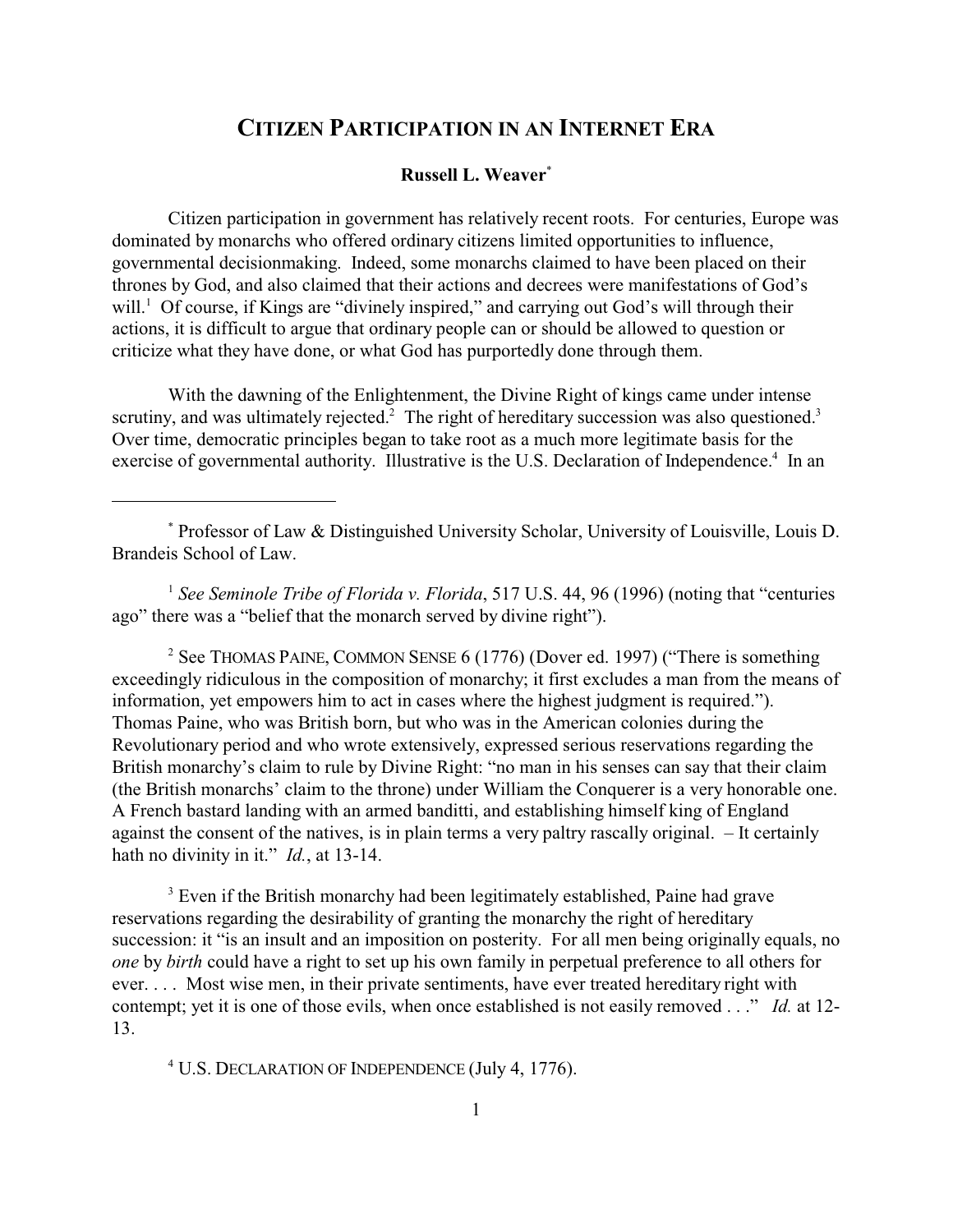effort to justify their decision to declare their independence from England and the English king, the Framers of the Declaration implicitly rejected the concept of Divine Right,<sup>5</sup> and staked out a democratically-based approach to government: "Governments are instituted among Men, deriving their just powers from the consent of the governed."6 Of course, most European nations evolved towards democratic principles over time.

Having created a document that contained democratic principles, the drafters of the Declaration then set out their reasons for revolting against the English king. They began by discussing the purposes of government, including the idea that citizens possess inalienable rights:

We hold these truths to be self-evident, that all men are created equal, that they are endowed by their Creator with certain unalienable Rights, that among these are Life, Liberty and the pursuit of Happiness. That to secure these rights, Governments are instituted among Men, deriving their just powers from the consent of the governed, That whenever any Form of Government becomes destructive of these ends, it is the Right of the People to alter or to abolish it, and to institute new Government, laying its foundation on such principles and organizing its powers in such form, as to them shall seem most likely to effect their Safety and Happiness.<sup>7</sup>

The Declaration then went on to articulate a series of alleged abuses by the British king (some of which had been committed by the British Parliament rather than by the king), $^8$  and sought to

 $^6$  *Id.* 

7 DECLARATION OF INDEPENDENCE, *supra*.

<sup>8</sup> *Id.* ("Such has been the patient sufferance of these Colonies; and such is now the necessity which constrains them to alter their former Systems of Government. The history of the present King of Great Britain is a history of repeated injuries and usurpations, all having in direct object the establishment of an absolute Tyranny over these States. To prove this, let Facts be submitted to a candid world. He has refused his Assent to Laws, the most wholesome and necessary for the public good. He has forbidden his Governors to pass Laws of immediate and pressing importance, unless suspended in their operation till his Assent should be obtained; and when so suspended, he has utterly neglected to attend to them. He has refused to pass other Laws for the accommodation of large districts of people, unless those people would relinquish the right of Representation in the Legislature, a right inestimable to them and formidable to tyrants only. . . . He has dissolved Representative Houses repeatedly, for opposing with manly firmness of his invasions on the rights of the people. . . .").

<sup>5</sup> *See Seminole Tribe of Florida v. Florida*, 517 U.S. 44, 96 (1996) (noting that "centuries ago" there was a "belief that the monarch served by divine right").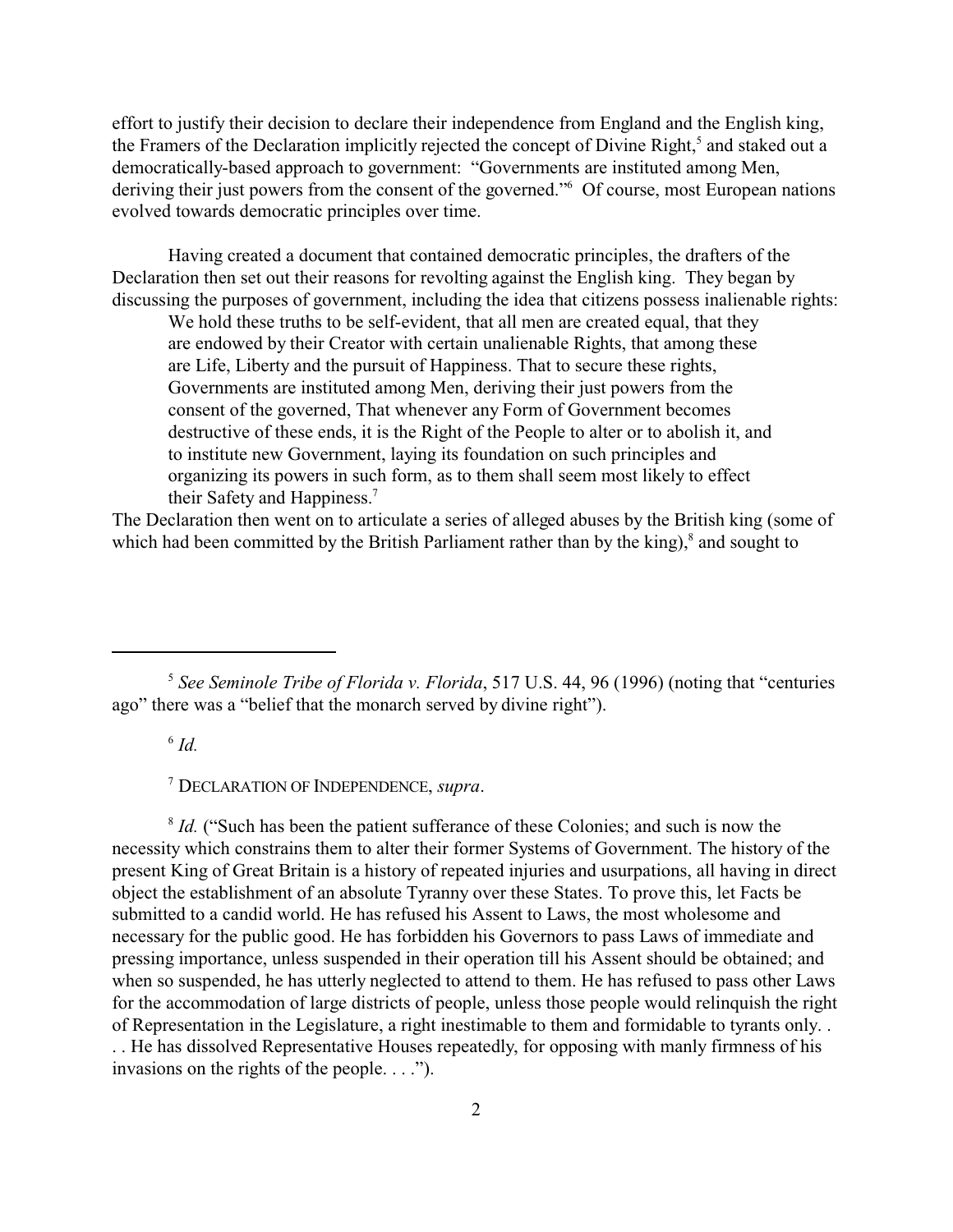justify the decision to sever ties with England.<sup>9</sup>

Despite the sweeping language of the Declaration of Independence, the United States never fully embraced or implemented democratic principles. Indeed, many in the founding generation were distrustful of governmental power.<sup>10</sup> Illustrative were the views of Thomas Paine who argued that, "Society in every state is a blessing, but government even in its best state is but a necessary evil; in its worst state an intolerable one."<sup>11</sup> There may have been two separate and distinct reasons for citizen distrust of government. First, the new Americans, having just revolted against the British empire because of perceived abuses, were understandably fearful of powerful governments.<sup>12</sup> Second, many of the new Americans had emigrated to the American colonies in order to escape religious persecution in Europe.<sup>13</sup> In particular, they were seeking to escape "established" religions that required everyone to support those religions, and aggressively

10 *See* RALPH KETCHAM, THE ANTI-FEDERALIST PAPERS AND THE CONSTITUTIONAL CONVENTION DEBATES: THE CLASHES AND COMPROMISES THAT BIRTH TO OUR GOVERNMENT xv (1986) ("Uncertain that any government over so vast a domain as the United States could be controlled by the people, the anti-federalists saw in the enlarged powers of the central government only the familiar threats to the rights and liberties of the people.").

<sup>11</sup> *See* Paine, *supra* note 2, at 3 ("Society in every state is a blessing, but government even in its best state is but a necessary evil; in its worst state an intolerable one; for when we suffer, or are exposed to the same miseries by a *government*, which we might expect in a country *without government*, our calamity is heightened by reflecting that we furnish the means by which we suffer.").

<sup>12</sup> *See, e.g.*, U.S. Declaration of Independence (July 4, 1776) (listing grievances against the English King (although, in fact, some of the offenses had been committed by the British Parliament rather than the King)).

<sup>13</sup> See Everson v. Board of Education, 330 U.S. 1, 8-9 (1947) ("A large proportion of the early settlers of this country came here from Europe to escape the bondage of laws which compelled them to support and attend government favored churches. Catholics had persecuted Protestants, Protestants had persecuted Catholics, Protestant sects had persecuted other Protestant sects, Catholics of one shade of belief had persecuted Catholics of another shade of belief, and all of these had from time to time persecuted Jews.").

<sup>&</sup>lt;sup>9</sup> *Id.* ("When in the Course of human events, it becomes necessary for one people to dissolve the political bands which have connected them with another, and to assume among the powers of the earth, the separate and equal station to which the Laws of Nature and of Nature's God entitle them, a decent respect to the opinions of mankind requires that they should declare the causes which impel them to the separation.").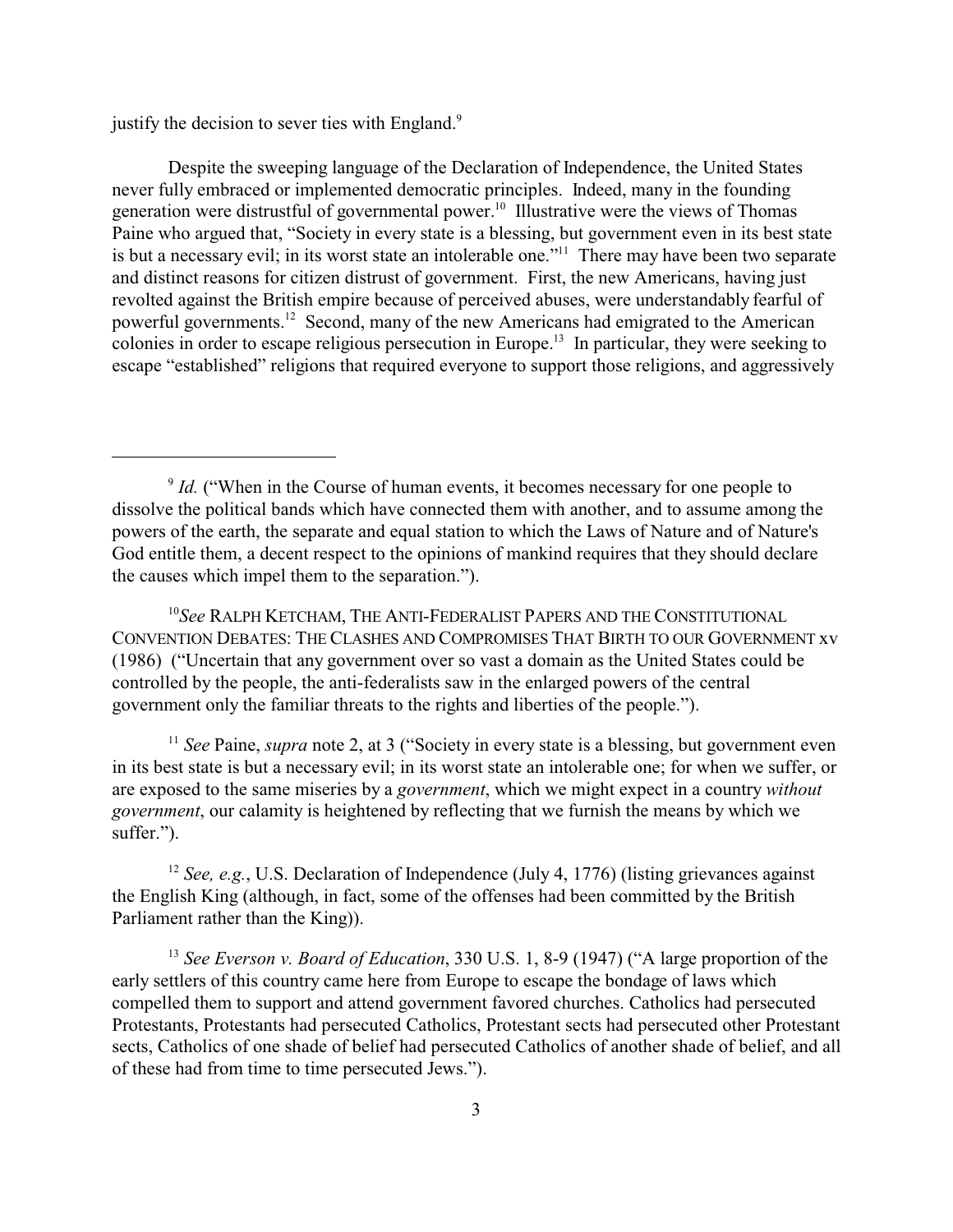persecuted those who tried to practice other religions.<sup>14</sup> As a result, even though the Declaration made clear that the power to govern flows from the "consent of the governed," the early Americans did not unequivocally embrace democracy, and instead sought to limit and constrain governmental power. In particular, , the Framers of the U.S. Constitution embraced the ideas of Baron de Montesquieu, the French philosopher, who is credited with articulating the doctrine of separation of powers, and they used that doctrine as a way to limit governmental authority.<sup>15</sup> They also provided that some governmental officials (e.g., the President and the U.S. Senate) would not be directly elected.

This article discusses how, in the context of the U.S. governmental system, the Internet has enhanced citizen participation in governmental processes. As we shall see, the Internet has enabled so-called "sousveillance" of the government, given citizens the ability to actively participate in governmental decisionmaking processes, and provided them with the means to influence and promote change in the political process.

#### **I. DEMOCRATIC DIFFICULTIES**

An effective and functioning democracy contains two essential elements. First, a free and democratic society must be premised on the right to freedom of expression.<sup>16</sup> If the citizenry is free to decide who they will vote for, and which ideas or propositions to support, promote or oppose, they must be free to communicate their ideas with each other, and to attempt to persuade others to support their positions.<sup>17</sup> Second, the people must have access to information regarding the functioning of government. It is difficult to have meaningful democratic participation, or democratic accountability, when the government conceals information from the public, and starves the public of information regarding its functioning.<sup>18</sup>

14  *Id.*

<sup>15</sup> BARON DE MONTESQUIEU, THE SPIRIT OF LAWS 151-152 (Cosimo Edition 2011).

<sup>16</sup> *See* C. Edwin Baker, *Scope of the First Amendment Freedom of Speech*, 25 U.C.L.A. L. REV. 964 (1978); Robert H. Bork, *Neutral Principles and Some First Amendment Problems*, 47 IND. L.J. 1 (1971); Thomas I. Emerson, *Toward a General Theory of the First Amendment*, 72 YALE L.J. 877 (1963); Alexander Meiklejohn, *The First Amendment as an Absolute*, 1961 S. CT. REV. 245; RUSSELL L. WEAVER, UNDERSTANDING THE FIRST AMENDMENT 10-13 (5<sup>th</sup> ed. 2014).

17  *See id.*

<sup>18</sup> *See* John M. Ackerman & Irma E. Sandoval-Ballesteros, *The Global Explosion of Freedom of Information Laws*, 58 ADMIN. L. REV. 85, 89 (2006) ("The current rules on open government are for the most part mainly a question of public hygiene. This regulation is intended to increase the transparency of public administration, with a view to better democratic control and social accountability of government."); Katherine McFate, *Keynote Address: The Power of*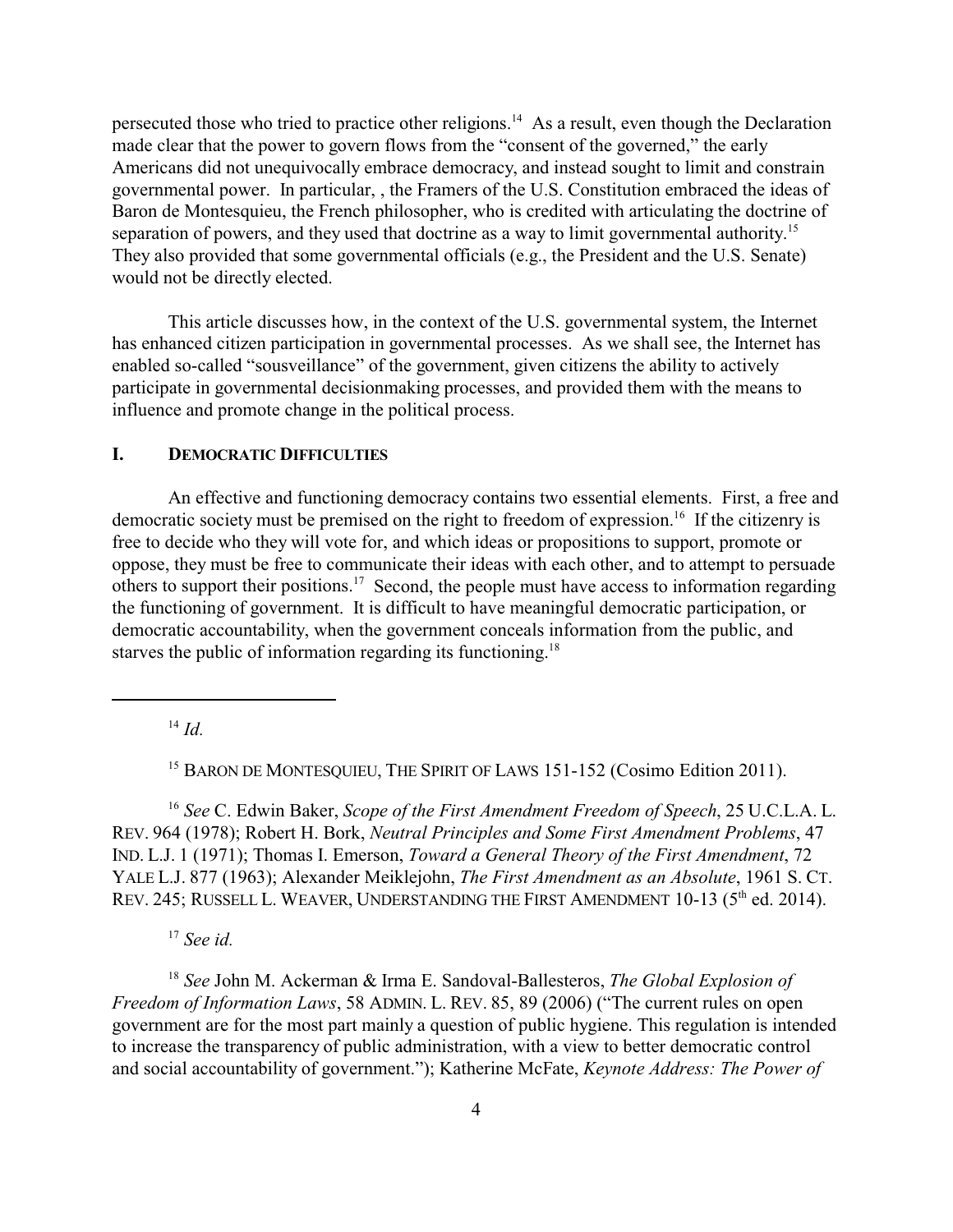In the United States, citizens have always had the ability to participate in government, but their ability to do so has been limited by various considerations. For much of human history, the U.S. government has not been particularly transparent or forthcoming with information. Indeed, until the 1930s in the United States, governmental officials could adopt rules and regulations without consulting with the citizenry. They were not required to give citizens notice of what they were thinking about doing, or a chance to comment or provide input on the proposed action. Only with passage of the Administrative Procedure Act (APA) in the 1930s could the citizenry access somewhat greater information, and only then did it have an increased right to participate in governmental processes.<sup>19</sup> Under the APA's informal rulemaking processes, agencies were required to give people "notice" of proposed regulations, and an opportunity to "comment" thereon.<sup>20</sup> When agencies created "formal" rules, they were required to conduct trial-type proceedings.21

Historically, communication between citizens could also be difficult.<sup>22</sup> Of course, throughout history, ordinary people could find it relatively difficult to communicate with each other. Prior to the 1400s, speech technology was relatively limited, and communication was necessarily slow, difficult and inefficient. A Roman Emperor might wait days or weeks to hear the outcome of a critical battle fought in a distant land. Without telephones, telegraphs or the Internet, the "news" had to be transported to Rome by foot, chariot, horseback or sea.

Ancient methods of communication made it particularly difficult for ordinary individuals to engage in speech or to convey political information between themselves. Ordinary people could talk to others, and communicate, by giving speeches, but oral communication was inherently limiting because it could only reach small numbers or groups of people. People could also draft and circulate letters, announcements and petitions. However, since there was no special technology (other than quill pens and parchment) for preparing or reproducing writings, early written documents had to be laboriously prepared by hand. Moreover, because distribution methods were more limited, it was difficult for ordinary people to mass disseminate writings once created. As a result, mass communication was understandably difficult (if not virtually

19 5 U.S.C. § 553, 556-557.

 $20$  5 U.S.C. § 553.

 $21$  5. U.S.C. § 556-557.

22  *See* RUSSELL L. WEAVER, FROM GUTENBERG TO THE INTERNET: FREE SPEECH, ADVANCING TECHNOLOGY AND THE IMPLICATIONS FOR DEMOCRACY (2013).

*an Informed Public*, 38 VT. L. REV. 809, 825 ("Access to information is an important tool of democratic accountability. Governments need information to provide citizens with protection from harmful products and practices. Citizens need to understand what their government is doing in their name.").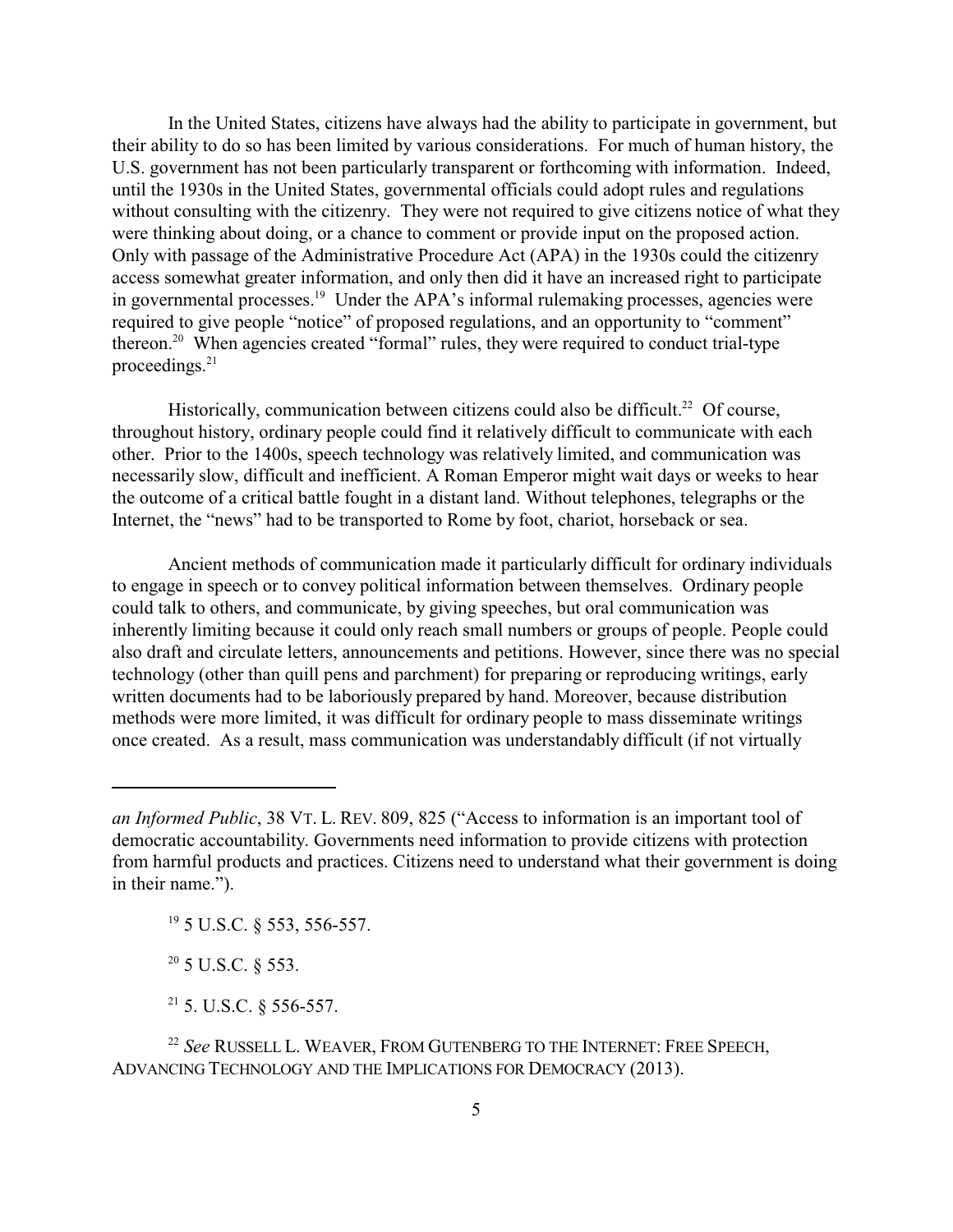impossible) for the average person.

The first major breakthrough in speech technology occurred in the Fifteenth Century when Johannes Gutenberg invented the first printing press. Essentially, Gutenberg hit upon the idea of creating movable type that could be used to relatively quickly (for the time) compose pages for printing.<sup>23</sup> Once composed, these type-set pages could be inserted into a printing press and used to mass produce copies of that page.

Gutenberg's invention was "transformative." Prior to his invention, most books were created by monks using laborious hand-written methods. Since monks usually wrote in Latin, and created primarily religious texts, their works were not widely accessible to (or widely accessed by) the masses. Moreover, monks did little to assist ordinary individuals in conveying their ideas (political or otherwise). The printing press revolutionized communication because it allowed non-clergy to mass produce written works, in their own languages, and ultimately to communicate much more easily with their fellow citizens. The ability to mass create written works was ultimately credited by some with leading to the Renaissance, the Scientific Revolution, and the Protestant Reformation.<sup>24</sup> By 1499, some 2,500 European cities had printing presses, and some 15 million books (representing some thirty thousand book titles) had been

<sup>&</sup>lt;sup>23</sup> The printing press changed the equation by making it possible for individuals to mass produce written works. *See* Rogelio Lasso, *From the Paper Chase to the Digital Chase:* Technology and the Challenge of Teaching 21<sup>st</sup> Century Law Students, 43 SANTA CLARA L. REV. 1, 4 n.2 ("Printing changed every aspect of the human condition--from thinking, learning, and language, to science, religion, and government." "The 17th century became known as 'the century of genius' in large part due to the explosion of creativity and new ideas fueled by printing. Creativity is often the result of a combination of intellectual activities. For example, reading two books on separate topics and combining their themes in one mind produces a creative interaction. Increased output of printed works led first to the combination of old ideas, and later to the creation of entirely new systems of thought."); Peter Linzer, *From the Gutenberg Bible to Net Neutrality – How Technology Makes Law and Why English Majors Need to Understand It*, 39 MCGEORGE L. REV. 1, 4-5 (2008) ("Some time around 1450, building on existing machines, Johannes Gutenberg invented the printing press and movable type. Because of the printing press, mass communication became more than talking to a crowd or a church congregation.").

<sup>24</sup>  *See* George Paul & Jason Baron, *Information Inflation: Can the Legal System Adapt?*, 13 RICH. J. L. & TECH. 1, 8 (2007) ("There has been only one transformative advance in the original writing technology. Circa 1450 Johannes Gutenberg invented the movable type printing press, which dramatically lowered the cost of producing written records. The printing press allowed mass production of information and thus contributed to the Renaissance, the Scientific Revolution, and the Protestant Reformation.").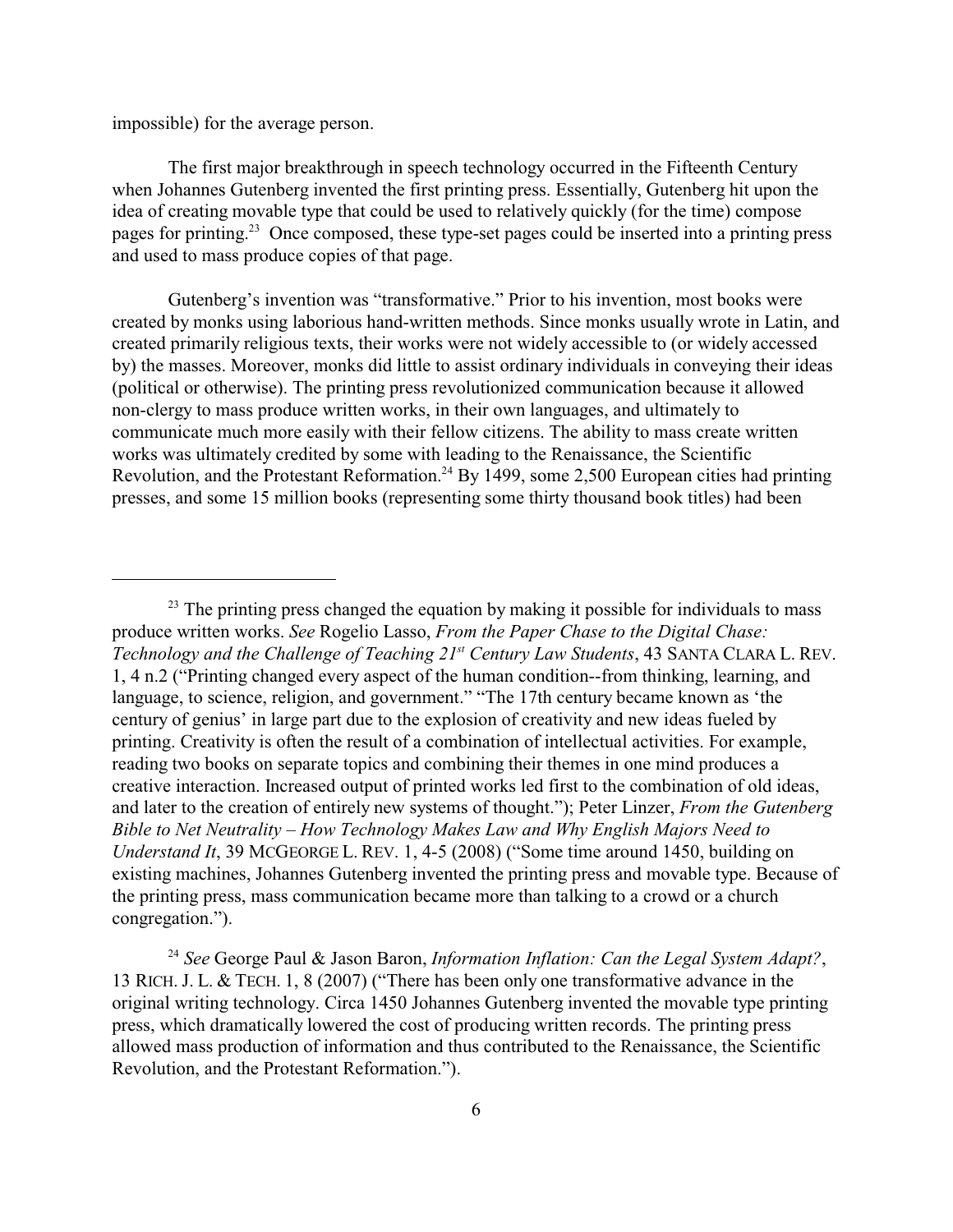printed.<sup>25</sup>

As dramatic as the development of the printing press might have been, the early presses were exceedingly slow and inefficient compared to the technologies that followed. Moreover, the printing press did not necessarily enable ordinary individuals to communicate with each other. In the broad sweep of history, as technology has improved and advanced, private actors were able to limit or control the ability of ordinary individuals to communicate with each other. Even though Gutenberg's invention of the printing press had a profound impact on communication, it too was subject to gatekeepers. Even though the press had revolutionary potential, it was expensive to create printed works.<sup>26</sup> Moreover, few people had enough money to buy or operate their own operate printing presses, and the English government affirmatively limited the number of presses that were available. Although individuals could pay printing press owners to print their ideas (assuming, of course, that licensing restrictions did not prevent the publication), the cost could sometimes be high. $27$  Even individuals who could afford to pay printing costs confronted substantial distribution costs that were beyond the means of ordinary individuals.28 As a result, even though the press revolutionized technology, the elite (*e.g.*, governmental officials, newspapers, universities and the rich) were the primary beneficiaries of the new technologies, and were the ones who were able to use the printing press to disseminate their ideas. $29$ 

25 Joseph Karl Grant, *Shattering and Moving Beyond the Gutenberg Paradigm: The Dawn of the Electronic Will*, 42 U. MICH. J. L. REFORM 105, 111-112 (2008).

26  *See* Peter K. Yu, *Of Monks, Medieval Scribes and Middlemen*, 2006 Mich. St. L. Rev. 1, 13.

<sup>27</sup> *See* Adrienne J. Marsh, *Fair Use and New Technology: The Appropriate Standards to Apply*, 5 CARDOZO L. REV. 635, 635 n.1 (1984) (concluding that Gutenberg's invention of the printing press "brought books and the written word to the masses.").

<sup>28</sup> *See* Markenzy Lapointe, Unive*rsal Service and the Digital Revolution: Beyond the Telecommunications Act of 1996*, 25 RUTGERS COMPUTER & TECH. L.J. 61, 80 (1999) ("When Gutenberg developed the first moveable printing press and published his famous Bible in 1445, a communications revolution was greatly anticipated. However, this momentous invention failed to immediately ignite the expected information revolution. For centuries, books were available primarily to the rich, the academics, and the clerics. It was not until the creation of institutions like public libraries, which made books more accessible and the technological enhancement of the printing press, which allowed the production of books to become more affordable, that a true revolution finally began to take place.").

29  *See* Peter K. Yu, *Of Monks, Medieval Scribes and Middlemen*, 2006 Mich. St. L. Rev. 1, 11 ("The initial demand for printed books came from universities, the clergy, monasteries and convents, the Civil Service, the feudal nobility (and their ladies), lawyers and physicians, and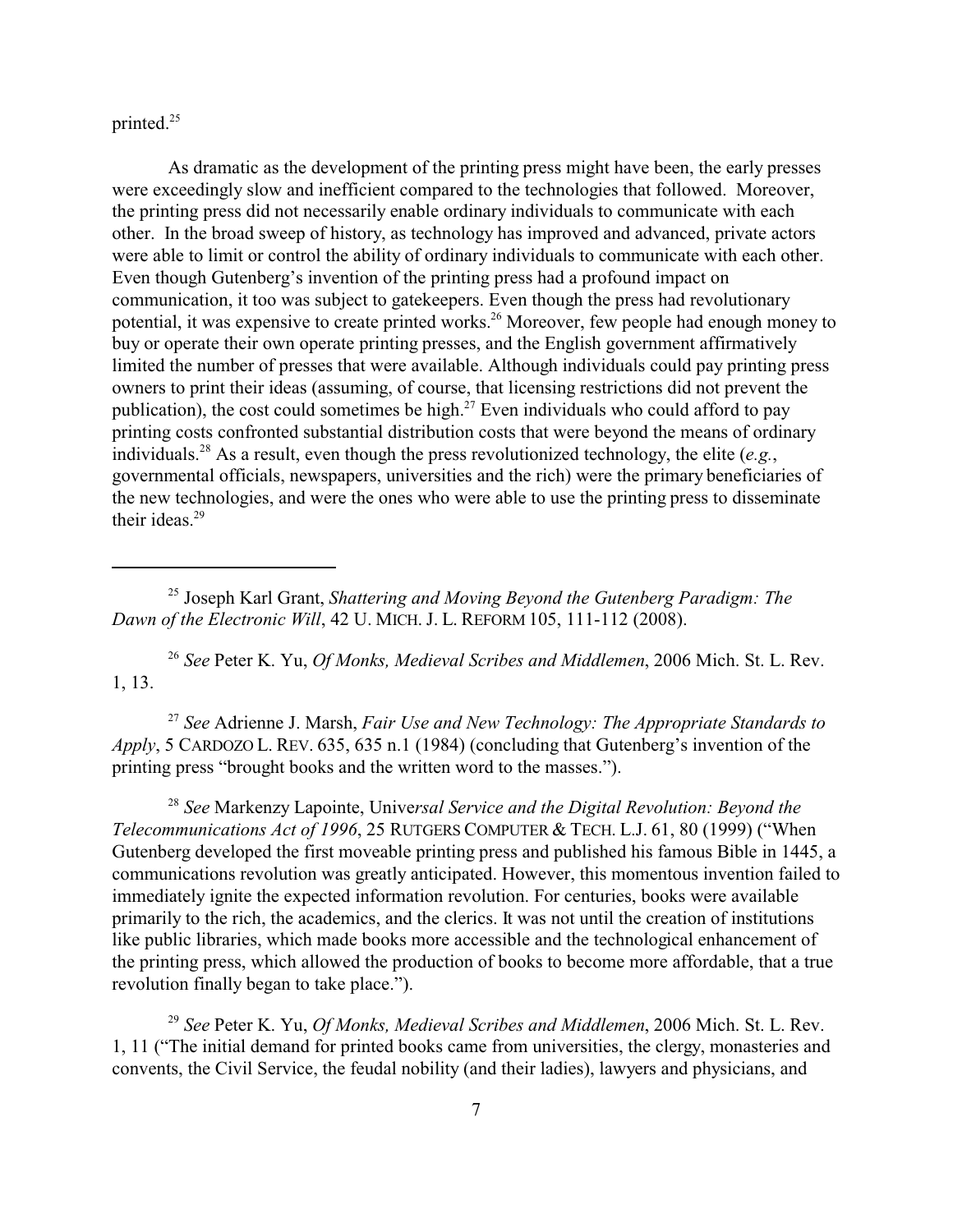Ordinary individuals might be able to disseminate their ideas or opinions if they could persuade the owners or editors of newspapers or magazines to publish them (*e.g.*, some individuals might write op-ed pieces or persuasive articles for newspapers). However, the editors (and reporters) of newspapers served as gatekeepers who could chose whether or not to publish the ideas of other people, and ordinary individuals did not have assured access to the print medium in disseminating their ideas. If the gatekeepers of the print media refused a publication request, the individual would be left with only more primitive methods of communication. Of course, the difficulty for the average individual is that gatekeepers were sometimes interested in pushing their preferred political positions, and used their newspapers or magazines to push those views, to suppress views with which they disagreed.

The next major advance in speech technology came in the nineteenth and twentieth centuries with the development of electricity which led to invention of the telegraph, and later to the development of broadcast technology, including both radio and television. As noted, all three of these technologies were revolutionary in terms of their speech potential. All of these technologies dramatically expanded communication possibilities, and made it possible to quickly convey information over long distances.<sup>30</sup> With the development of these technologies, it became possible to send images and content around the world very quickly, sometimes almost instantaneously. As a result, it was possible to see and hear images of the First World War and the Second World War, if not in real time, without having to wait for months.

Radio and broadcast media were also accompanied by private gatekeepers, and all three technologies had limited value for average people who could passively receive media generated images, but who could not easily generate their own content. Radio and television, in particular, suffered from this problem. Because of a limited number of airwaves, as well as because of the sizeable expense necessary to acquire, establish and operate a radio or television station, few individuals could hold broadcast licenses.<sup>31</sup> As a result, a non-licensee's ability to access the air waves through an op-ed piece, or even through an advertisement, was subject to the discretion of those who did hold licenses.<sup>32</sup> Although some broadcasters allowed private individuals to air oped pieces, just as some newspapers published op-eds or letters to the editor, an individual's ability to communicate by air or in print has nonetheless been subject to gatekeepers: the newspaper or broadcaster's editor or producer who could decide whether to permit the individual

schoolboys and their teachers. There was also "a wide market for prayer-books, missals, almanacs, calendars, prognostications, broadsides, and other printed matter." In fact, the demand and supply for printed materials varied considerably from one geographical region to another.").

<sup>30</sup>  *See Red Lion Broadcasting Co. v. FCC*, 395 U.S. 367 (1969).

<sup>&</sup>lt;sup>31</sup> See id. (commenting on the scarcity of broadcast licenses).

<sup>32</sup> *See Columbia Broadcasting System, Inc. v. Democratic National Committee*, 412 U.S. 94 (1973).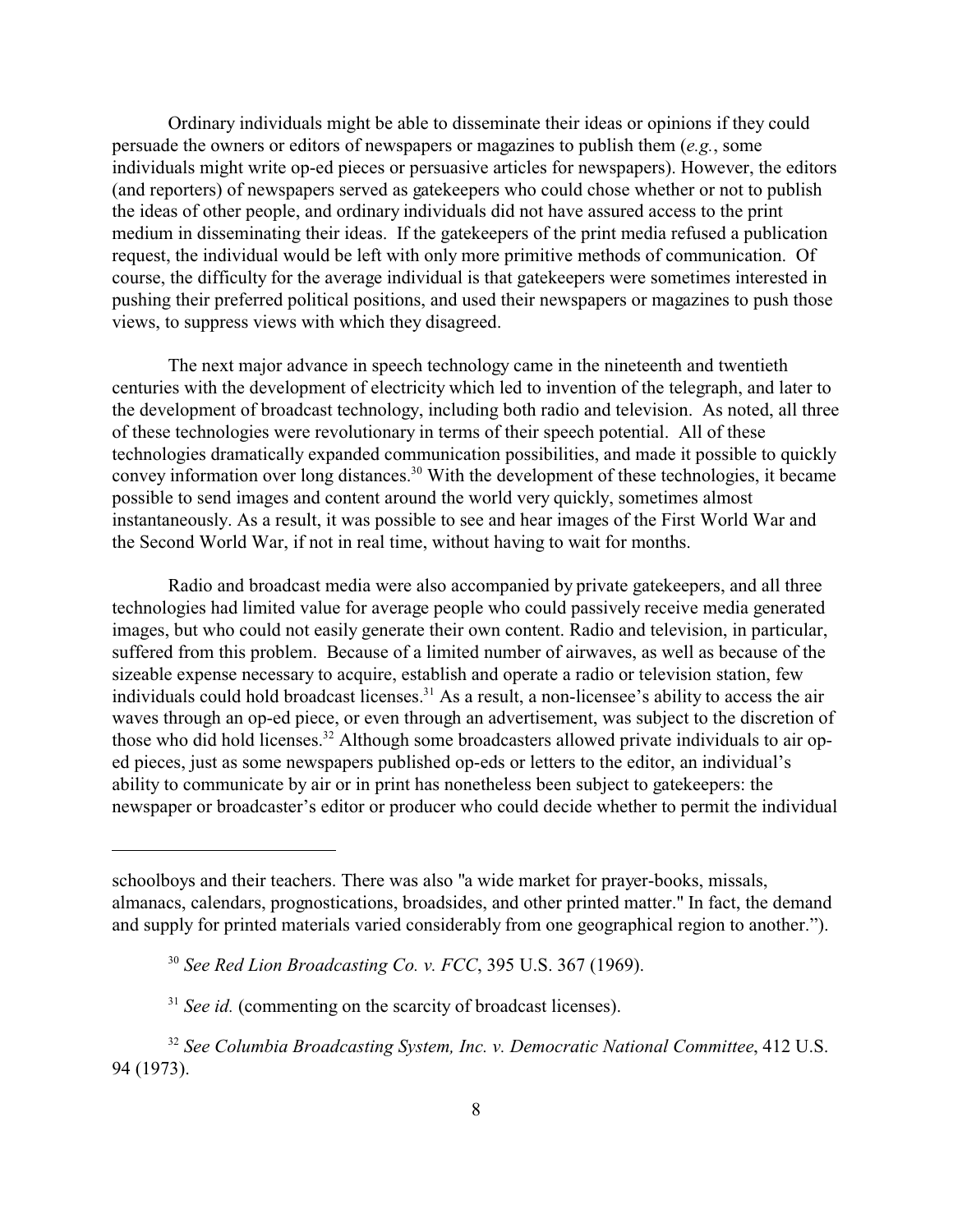to air his/her views.

Given the existence of media gatekeepers, the flow of information through broadcast outlets has historically been limited by the views of publishers (although, as we shall see, even that is changing). At various points in history, broadcasters have stridently attempted to use their media to attempt to influence public opinion, in much the same way that newspaper owners and editors have done,<sup>33</sup> and they have not served as honest brokers of information and news. On the contrary, some have used their broadcast ability to air or discuss issues only in ways that comport with their political or social beliefs. Of course, in a free society, the broadcast and newsprint media can and should have journalistic license and discretion, and therefore should have freedom to report in the way they deem most appropriate. The point is that, during most of the Twentieth Century, the average individual had few affordable or guaranteed means of mass communication. As before the invention of the printing press, individuals could give speeches, and could draft arguments and position papers. Using typewriters and crude word processors as they became available, as well as copy machines, it was easier for individuals to reach more people, but the ability to reach others was limited by practical and technical considerations such as distribution costs and logistical difficulties. Individuals could also use shortwave radio technology, but shortwave suffered from a number of limitations that limited its use and effectiveness.

During the last quarter century, the nature of speech technology has changed dramatically. For one thing, a variety of new media options have developed, including cable television,<sup>34</sup> and satellite radio and television. Cable and satellite technologies dramatically increased the number of options available to viewers and listeners, sometimes increasing station availability by hundreds of times. Moreover, cable television has gained an increasingly large market share, now approaching fifty percent.<sup>35</sup> But even cable communication has been limited to the rich and the powerful, or those who they allow to use their technologies. As important as the development of cable and satellite mediums might have been, they did not dramatically increase the ability of average individuals to access the media or participate in freedom of expression. Even though some cable companies established local access channels, $36$  the overwhelming majority of the hundreds of cable and satellite channels were (and remain) controlled by media

<sup>33</sup>  *See* Jerome A. Barron, *Access to the Media – 1967 to 2007 and Beyond: A Symposium Honoring Jerome A. Barron's Path-Breaking Article "Access Reconsidered*," 76 GEO. W. L. REV. 826, 832 (2008).

<sup>34</sup> *See Turner Broadcasting System, Inc. v. FCC*, 512 U.S. 622 (1994) (discussing the Cable Television Consumer Protection and Competition Act of 1992).

<sup>35</sup>  *See* Brian Stelter, *Cable Networks Trying to Build on Their Gains in Ratings*, *N.Y. TIMES*, May 26, 2008.

<sup>36</sup> *See* John J. O'Connor, *How Much Access Have We to Public Access?; Television*, *N.Y. TIMES*, June 3, 1973.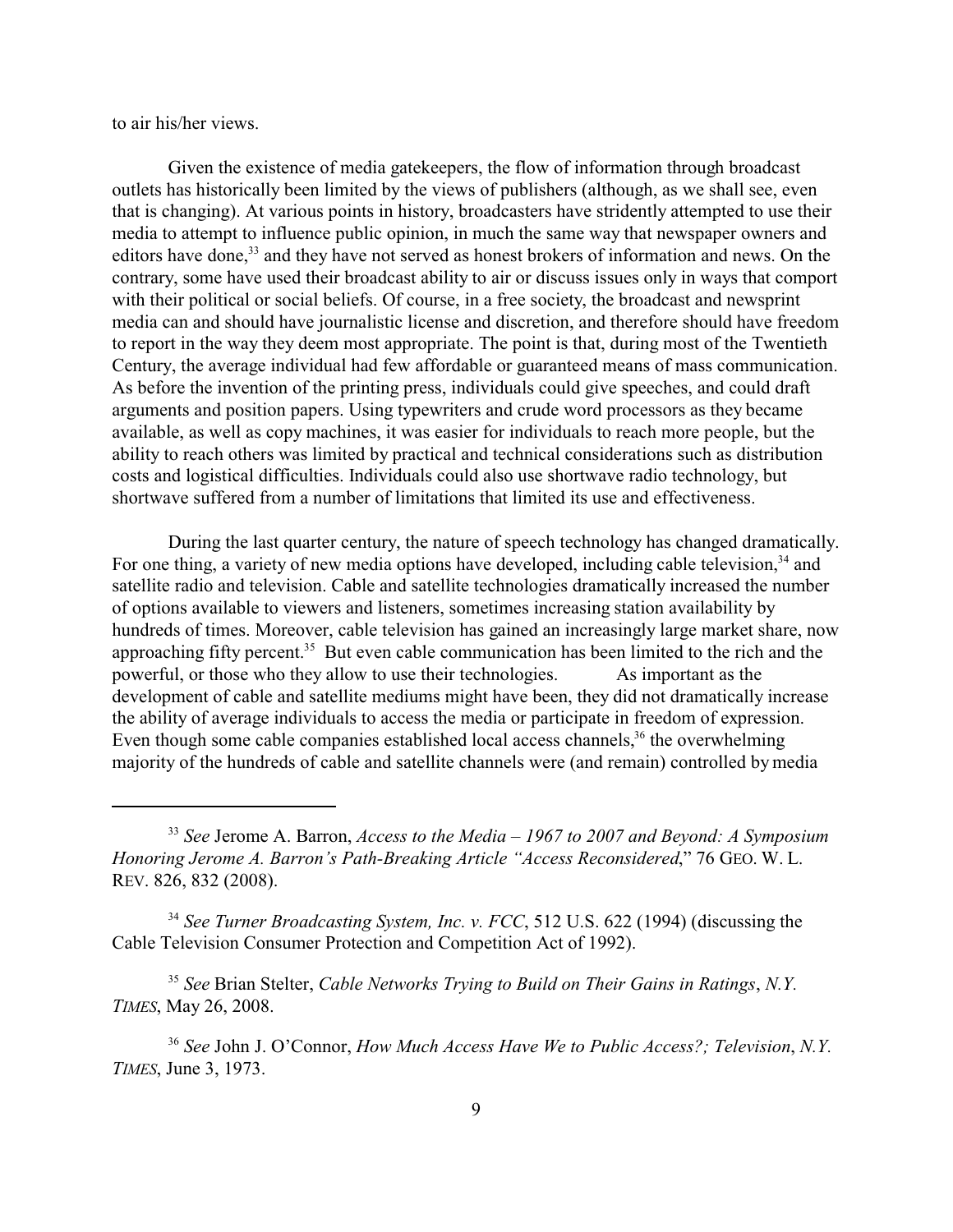conglomerates.

#### **II. THE INTERNET AND CITIZEN PARTICIPATION IN GOVERNMENT**

The real revolution in speech technology resulted from two other developments. The first major breakthrough involved the invention of the personal computer (PC) because it allowed individuals to quickly and easily produce high quality printed content. No longer did an individual need to invest in an expensive printing press, or pay the owners of printing presses, in order to create printed documents. Indeed, as PCs became more sophisticated, it became possible for the average individual to mass produce documents with high quality graphics.<sup>37</sup> The second breakthrough involved the development of the Internet which allowed individuals to quickly and easily distribute information, around the world, with the click of a computer mouse.

The Internet has led to a societal revolution, including a dramatic reshaping of society. Moreover, it has created great possibilities for active citizen participation in the mechanisms of government. Indeed, in the history of mankind, the potential for participation is almost unprecedented. While the shift from monarchy to "the consent of the governed" marked a dramatic shift in the basis for government, the Internet creates the very real possibility that the "consent of the governed" will actually come to fruition.

### **A. "SOUSVEILLANCE" OF GOVERNMENT**

Professor William Gilles is a strong advocate of the idea of "sousveillance" – the idea that members of society can observe and attempt to influence the actions of governmental

<sup>37</sup>  *See* George Paul & Jason Baron, *Information Inflation: Can the Legal System Adapt?*, 13 Rich. J. L. & Tech. 1, 9 (2007):

<sup>[</sup>Q]uite recently there has been an evolutionary burst in writing technology - a jagged punctuation on a 50 century-long sine wave. A quick succession of advances clustered or synced together, to emerge into a radically new and more powerful writing technology. These include digitization; real time computing; the microprocessor; the personal computer, e-mail; local and wide-area networks leading to the Internet; the evolution of software, which has "locked in" seamless editing as an almost universal function; the World Wide Web; and of course people and their technique. These constituents have swirled into an information complex, now known as the "Information Ecosystem." In such a system, the whole exhibits an emergent behavior that is much more than the sum of the parts. Critically for law, such systems cannot be understood or explained by any one person. As a result, writing has now grown into something akin to a new "form of life." Because of its long-standing stasis and the importance of writing as a global technology, such a development may legitimately be said to herald a new phase of civilization.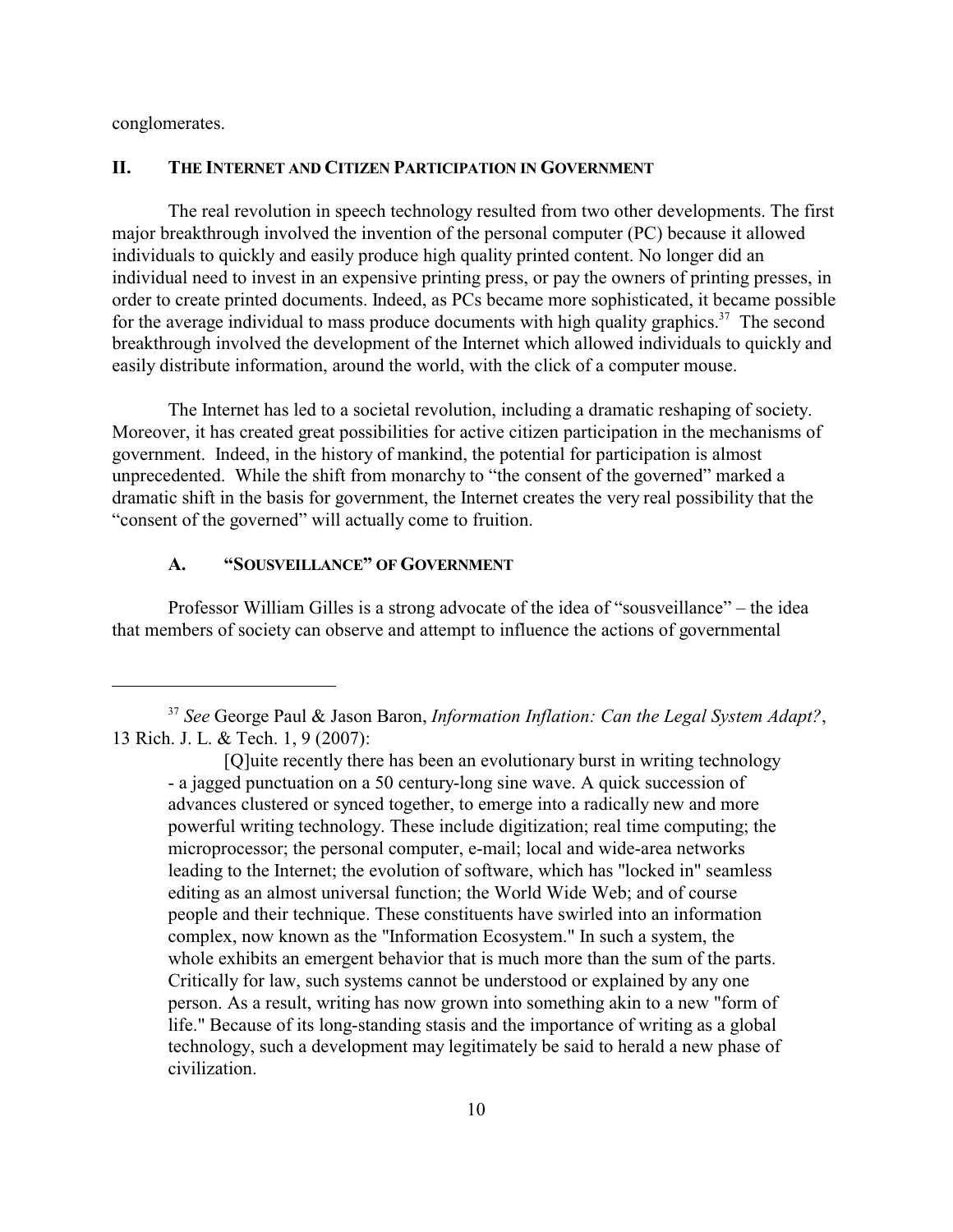officials.<sup>38</sup> He describes sousveillance as involving the "increasing tendency of the citizenry to watch, gaze, look and monitor, from the bottom, the practices of their governments, or even more widely, everyone's action thanks to the democratization of ICT tools."<sup>39</sup> In the modern era, sousveillance is possible. As one commentator noted, "Today, one environmental advocate with a 56k modem and a \$20 per month Internet account has more power to acquire information, to communicate, and to participate than a whole staff of people did ten years ago."<sup>40</sup>

Although sousveillance is possible in many different areas of the law, the environmental area illustrates how the concept works. There are a number of websites, including governmental websites, that allow the public to access environmental information.<sup>41</sup> For example, the United States Environmental Protection Agency (EPA) maintains a website entitled "Envirofacts"<sup>42</sup> that is designed to provide "multi year information about stationary sources of air pollution; large-quantity generators of hazardous wastes; treatment, storage and disposal facilitieps; Superfund sites; facilities required to develop Risk Management Plans under the Clean Air Act; facilities that submit Toxic Release Inventory reports characterizing multimedia releases of toxic chemicals; and facilities required to report wastewater discharges pursuant to the Permit Compliance System."43 Some analysts tout Envirofacts as "one of the best sources of environmental information on the Internet" because it is available in multiple formats, is easy to and can be accessed though a "fill-in-the- blank" form, and " almost all of the information on the site is derived directly from industry self-reporting to the U.S. EPA and/or its state counterparts, pursuant to mandates imposed by law."<sup>44</sup>

Individuals can also access environmental information through private websites. For example, the Right-To-Know Network<sup>45</sup> "offers information from government files about

39  *Id.* 

40  *See* Keith Harley & Holly D. Gordon, *Public Participation and Environmental Advocacy in the Internet Era*, 16 NAT. RESOURCES & ENVIRONMENT. 296 (2001).

41  *See id.*

44  *Id.*

<sup>45</sup> [www.rtknet.org](http://www.rtknet.org)

<sup>38</sup> William Gilles & Irene Bouhadana, *From the Right to Be Let Alone to the Right to Be Forgotten: How Privacy Is Moving in the Collecting Data Age*, in RUSSELL L. WEAVER, STEVEN I. FRIEDLAND, WILLIAM GILLES & IRENE BOUHADANA, PRIVACY IN A DIGITAL AGE: PERSPECTIVES FROM TWO CONTINENTS \_\_\_ (2016) (forthcoming).

<sup>42</sup> [www.epa.gov/enviro](http://www.epa.gov/enviro)

<sup>43</sup>  *See* Harley & Gordon, *supra* note 40, at 297.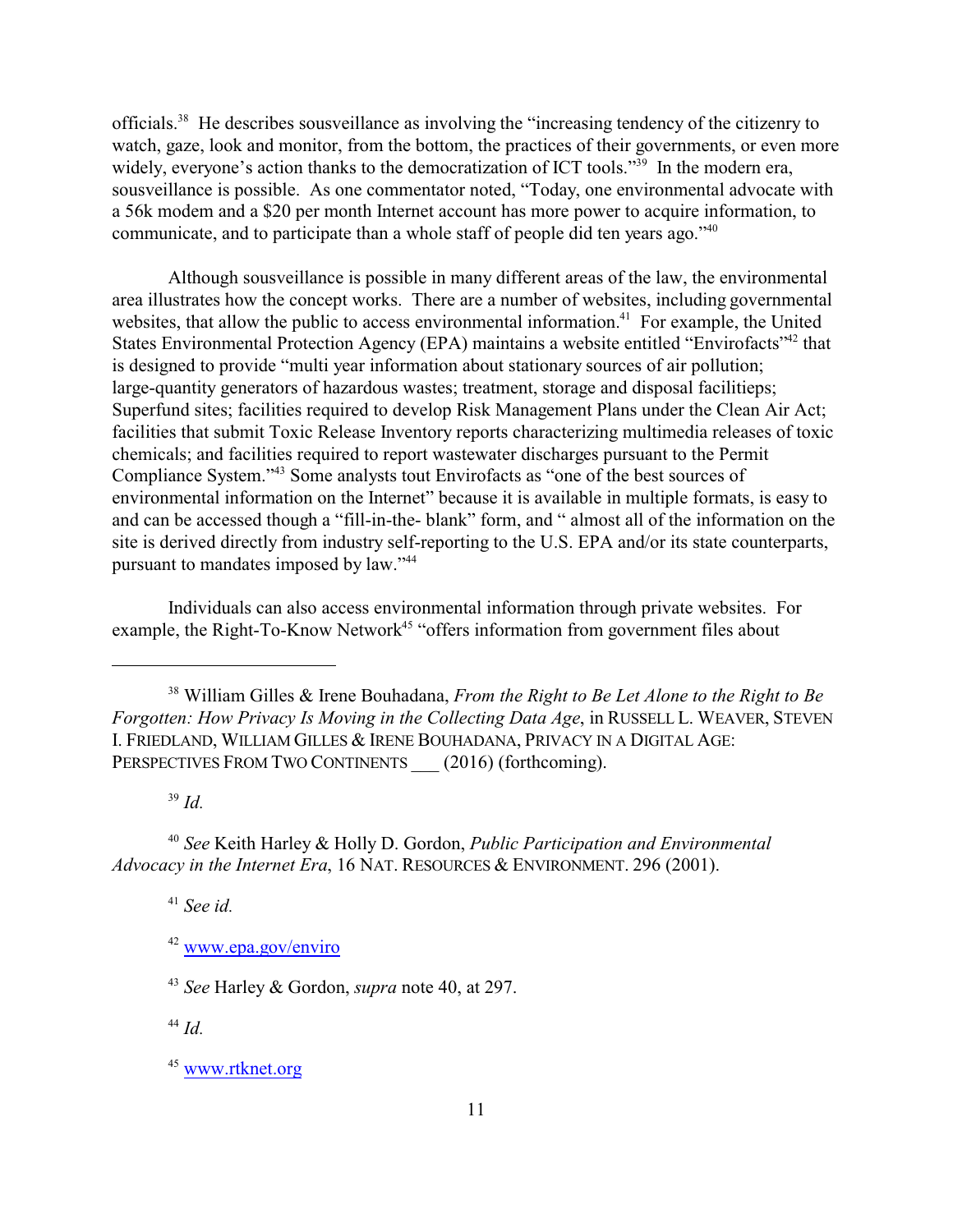chemical accidents and unpermitted releases, chemical testing and federal civil enforcement action, and also includes other information (*e.g.*, census, environmental, and mapping information).<sup>46</sup> In addition, Environmental Defense maintains the website Scorecard<sup>47</sup> which publishes information in an effort to "encourage and sustain activism." Scorecard focuses on matters "like lead poisoning and runoff from animal lots," and includes "a report card ranking system by which states (and in most cases, smaller geographic areas) and facilities are contrasted with each other." Another website is maintained by the Natural Resources Defense Council's (NRDC) which posts information on its website<sup>48</sup> related to the EPA's Cumulative Exposure Project (CEP). $49$  There are other similar websites. $50$ 

Individuals can also use the Internet to locate scientific and technical information that will help them evaluate the technical environmental information that they find on the EPA website or other sites.<sup>51</sup> For example, the U.S. EPA's Office of Air Quality, Planning and Standards provides the Technology Transfer Network<sup>52</sup> provides a "clearinghouse of the scientific and engineering information used to generate EPA's multiple Clean Air Act activities."53 The website includes the Maximum Achievable Control Technology (MACT), including emissions and pollution control information reported by industry sector, and the Ozone Transport Assessment Group, which documents "nitrogen oxide (NO<sub>x</sub>) transportation across the eastern United States."<sup>54</sup> Of course, individuals can also use search engine directories such as the Google Web Directory which "offers numerous subcategories of websites under 'environment,' including ten sites on environmental ethics, seventy-six sites on forests and rainforests, and 385 sites on biodiversity."<sup>55</sup>

<sup>47</sup> [www.scorecard.org](http://www.scorecard.org)

48 www.nrdc.org/air pollution/cep

49  *See* Harley & Gordon, *supra* note 40, at 297.

<sup>50</sup> Id. ("Perhaps the best site for obtaining quality, understandable information about potential hazards posed by different chemicals is offered by the Agency for Toxic Substances and Disease Registry (ATSDR), a division of the Centers for Disease Control.").

51  *Id.*

<sup>52</sup> [www.epa.gov/ttn](http://www.epa.gov/ttn)

53  *See* Harley & Gordon, *supra* note 40, at 297.

54  *Id.*

<sup>46</sup>  *See* Harley & Gordon, *supra* note 40, at 297.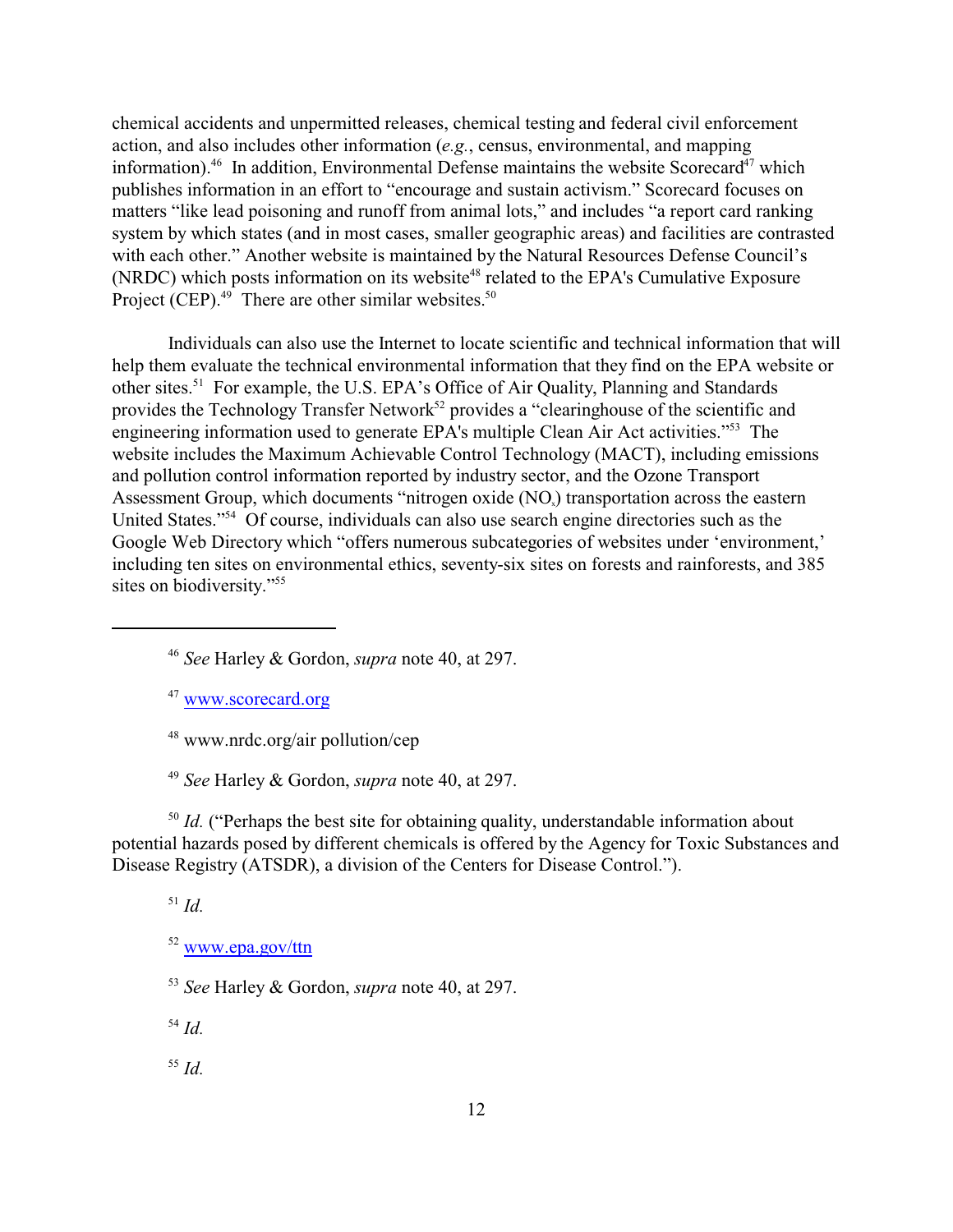In addition to accessing technical and scientific information on the Internet, individuals can also access legal information through such sites as "Findlaw" and the Government Printing Office's "GPO Access."<sup>56</sup> Findlaw<sup>57</sup> "provides a wide array of useful legal documents and links to legal resources for environmental advocates," including the United States Code, the Code of Federal Regulations and *Federal Register* notices, as well as statutes and administrative codes for many states, and some U.S. Supreme Court opinions and lower court information and opinions.<sup>58</sup> "Findlaw also provides links to websites for nonprofit legal groups and information regarding the U.S. House of Representatives, Senate, and Council on Environmental Quality."<sup>59</sup> GPO Access<sup>60</sup> provides many of the same documents available on Findlaw, including a collection of earlier U.S. Supreme Court opinions, as well as "congressional bills and hearing reports, House and Senate reports and *Congressional Records*."61

## **B. ENABLING CITIZEN PARTICIPATION IN GOVERNMENTAL PROCESSES**

The Internet has also enabled citizen participation in governmental decisionmaking processes such as permitting, rulemaking, and legislation. For one thing, individuals can now use the Internet to ascertain information regarding ongoing administrative processes. For example, the EPA's rulemaking process can be accessed through the web. $^{62}$  On a local level, many states and regional EPA now place online draft permits, public notices, final permits, summary documents, and point-of-contact information online.<sup>63</sup> For example, in Illinois, air permits are posted on a single website.<sup>64</sup>

### **C. ENABLING CITIZEN ACTIVISM**

Perhaps as important, if not more important, the Internet has enabled ordinary citizens to organize in an effort to affect and control the broader political processes.

<sup>62</sup> [www.epa.gov/fedrgstr](http://www.epa.gov/fedrgstr)

<sup>56</sup>  *Id.* at 297-298.

<sup>57</sup> [www.findlaw.com](http://www.findlaw.com)

<sup>58</sup>  *See* Harley & Gordon, *supra* note 40, at 298.

<sup>59</sup>  *Id.*

<sup>60</sup> [www.access.gpo.gov](http://www.access.gpo.gov)

<sup>61</sup>  *See* Harley & Gordon, *supra* note 40, at 298.

<sup>63</sup> *See* Harley & Gordon, *supra* note 40.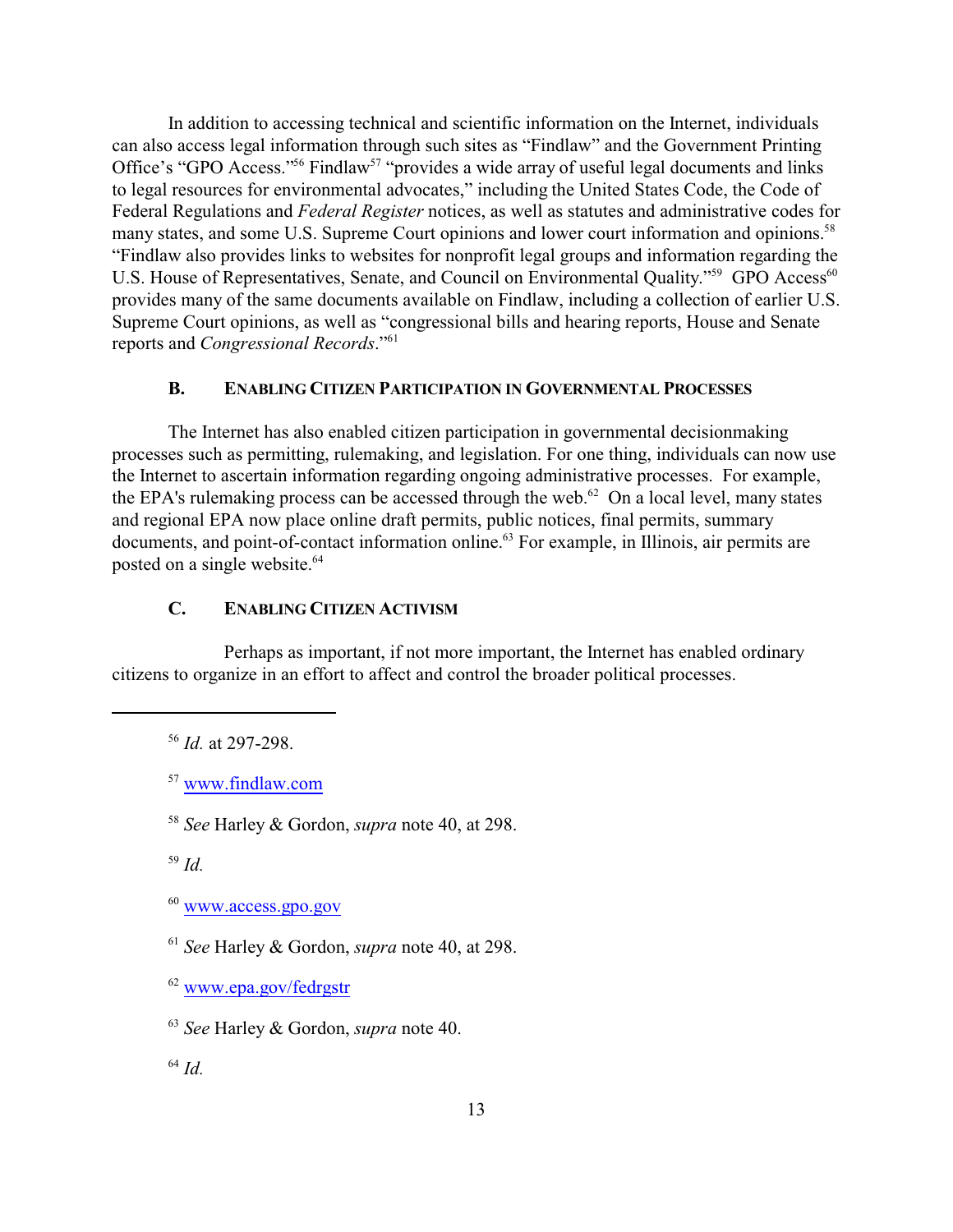The Internet has also enabled and empowered citizen activism. For the first time in history, ordinary people are able to widely disseminate their ideas all over the world and to do so instantaneously. Not only can individuals send e-mails and create websites, they can also create chat rooms, list serves and blogs. They can also send text messages, and communicate in lots of other (new) ways.

The impact of the Internet has been profound. In the environmental area, this activism has been obvious. The Internet also offers public interest advocates a new way to communicate with one another and to organize political constituencies. For example, the Clean Air Network (CAN) is a Washington-based organization that builds coalitions among a wide range of groups from across the country in an effort to promote clean air.<sup>65</sup> The Internet has also enabled the media to advocate for governmental responses to climate change.<sup>66</sup> For example, one blog on the New York Times website advocated in favor of the climate change theory,<sup>67</sup> and another blog discussed ways that ordinary people can combat climate change.<sup>68</sup> The evidence suggests that some blogs have broad readership.<sup>69</sup> In addition, there is evidence that governmental policymakers are aware of what is being written in blogs.<sup>70</sup> For example, governmental policymakers have critiqued information contained in blogs (even though those policymakers might not have been altered or shifted by the blogs).<sup>71</sup>

Even in China, a country in which the government has engaged in aggressive censorship,

65  *Id.* at 298.

<sup>66</sup> *See* Daniel Altman, *Blogging and Thinking About the Big Issues: Managing Globalization, International Herald Tribune* 12 (May 30, 2007).

<sup>67</sup> *See* Eric Berger, *BLOG: SciGuy: Climate Olympics: Two Compete for the Grandstanding Medal, International New York Times* (Nov. 8, 2015).

<sup>68</sup> *See* Bettina Wassener, *A Fight That Doesn't Need Heroes, International New York Times* 19 (Apr. 8, 2010).

<sup>69</sup> *See* Daniel Altman, *Blogging and Thinking About the Big Issues: Managing Globalization, International Herald Tribune* 12 (May 30, 2007) ("When an editor suggested finding out why so few women left comments by taking the subject on in a post, female ''lurkers'' immediately made their presence known with varying degrees of indignation.").

 $70$  *Id.* 

<sup>71</sup> *Id.* ("While commenters butted heads and shared their knowledge, was anyone in high places reading? Apparently so, as Stephen Adams, a spokesman for Peter Mandelson, the European Union's commissioner for trade, took issue with the headline ''Mandelson: Repent, repent!'' He had read it as ''Mandelson, repent, repent!'' After a short offline discussion of punctuation, Adams contributed a substantive response to the blog.").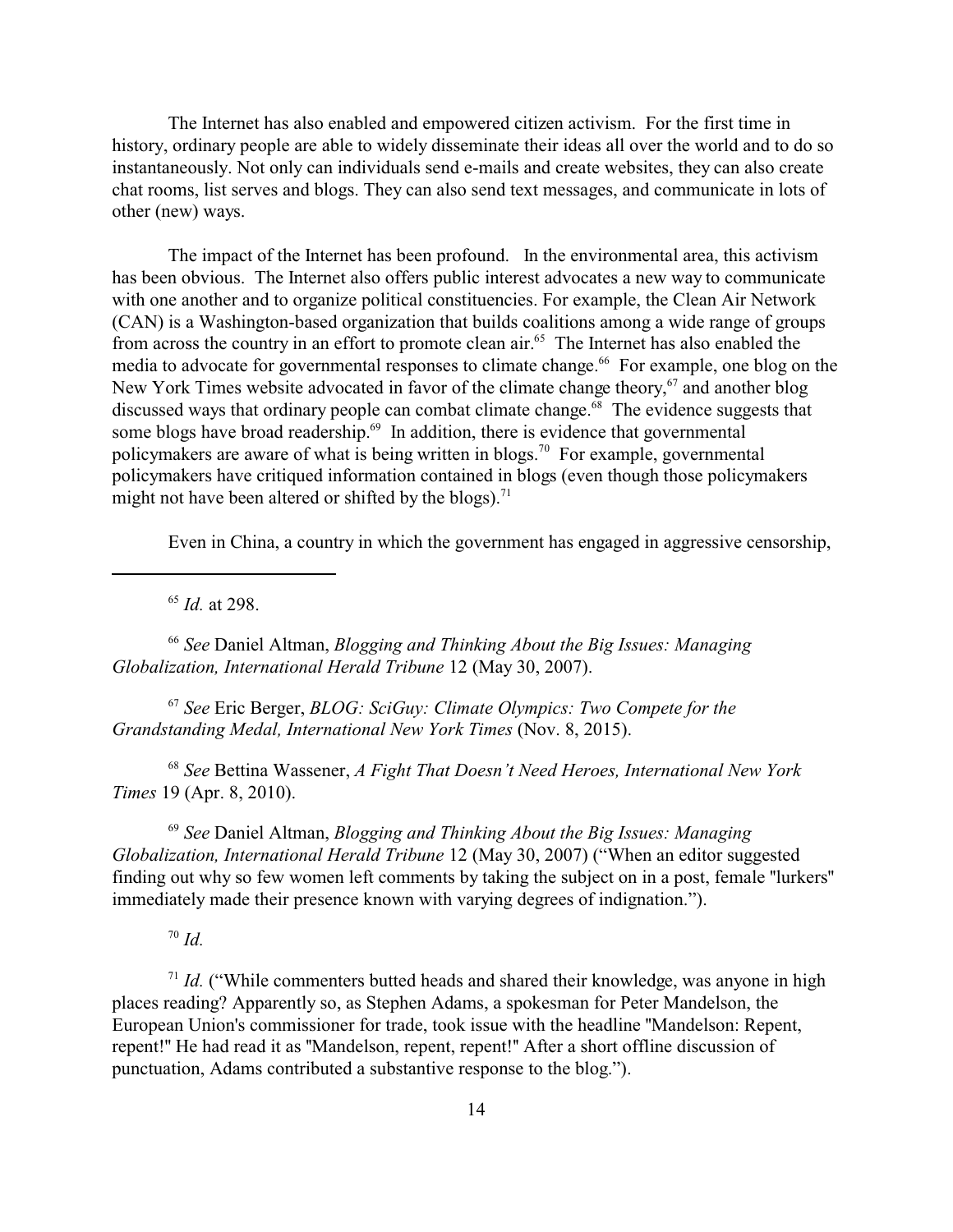the Internet is beginning to significantly reshape society.<sup>72</sup> China now has some 298 million Internet users, as well as some 70 million bloggers,<sup>73</sup> and those bloggers have repeatedly found ways to avoid governmentally-imposed Internet restrictions.<sup>74</sup> The Internet has been vigorously employed by ordinary Chinese people to pressure the Chinese government on environmental issues. For years, the Chinese government has tried to downplay the existence of pollution within the country.<sup>75</sup> As a result, when airline flights are cancelled or delayed due to pollution, airport authorities make no reference to pollution in their announcements, but instead suggest that the cancellations are due to "weather conditions."76 Likewise, when smog envelopes a city, the government characterizes the haze as "fog, not fumes."77 These efforts to silence communication are repeatedly being challenged. Although Twitter feeds are blocked in China, U.S. Embassy pollution readings in China are distributed through unblocked sites.<sup>78</sup> Likewise, when the Chinese government claimed that air quality was improving, disbelieving activists purchased air quality monitors, and began posting environmental readings on the Internet.<sup>79</sup> Environmental activists in other Chinese cities did likewise.<sup>80</sup> As pollution data began to mount, Chinese citizens began to demand environmental improvements, and air quality standards were

<sup>73</sup> *See* Anne Stopper, *China Appears to Tighten Internet Access Around Tiananmen Anniversary*, PBS News Hour (June 1, 2009).

<sup>74</sup> *Id.*

<sup>75</sup> *See* Edward Wong, *Anger Rages as Beijing Chokes in a Dark Cloud: Unreported Levels, The International New York Times* 1 (Dec. 7, 2011).

76  *Id.*

77  *Id.*

78  *Id.*

<sup>79</sup> *See* Sharon LaFraniere, *Activists Crack China's Wall of Denial About Air Pollution, The New York Times*, at A4 (Jan. 28, 2012).

<sup>72</sup> *See* Andrew Jacobs & Jonathan Ansield, *For China, "Stability Above All": State Pours Resources Into Monitoring Critics and Quelling Dissent, The International Herald Tribune*, at 6 (Dec. 10, 2010).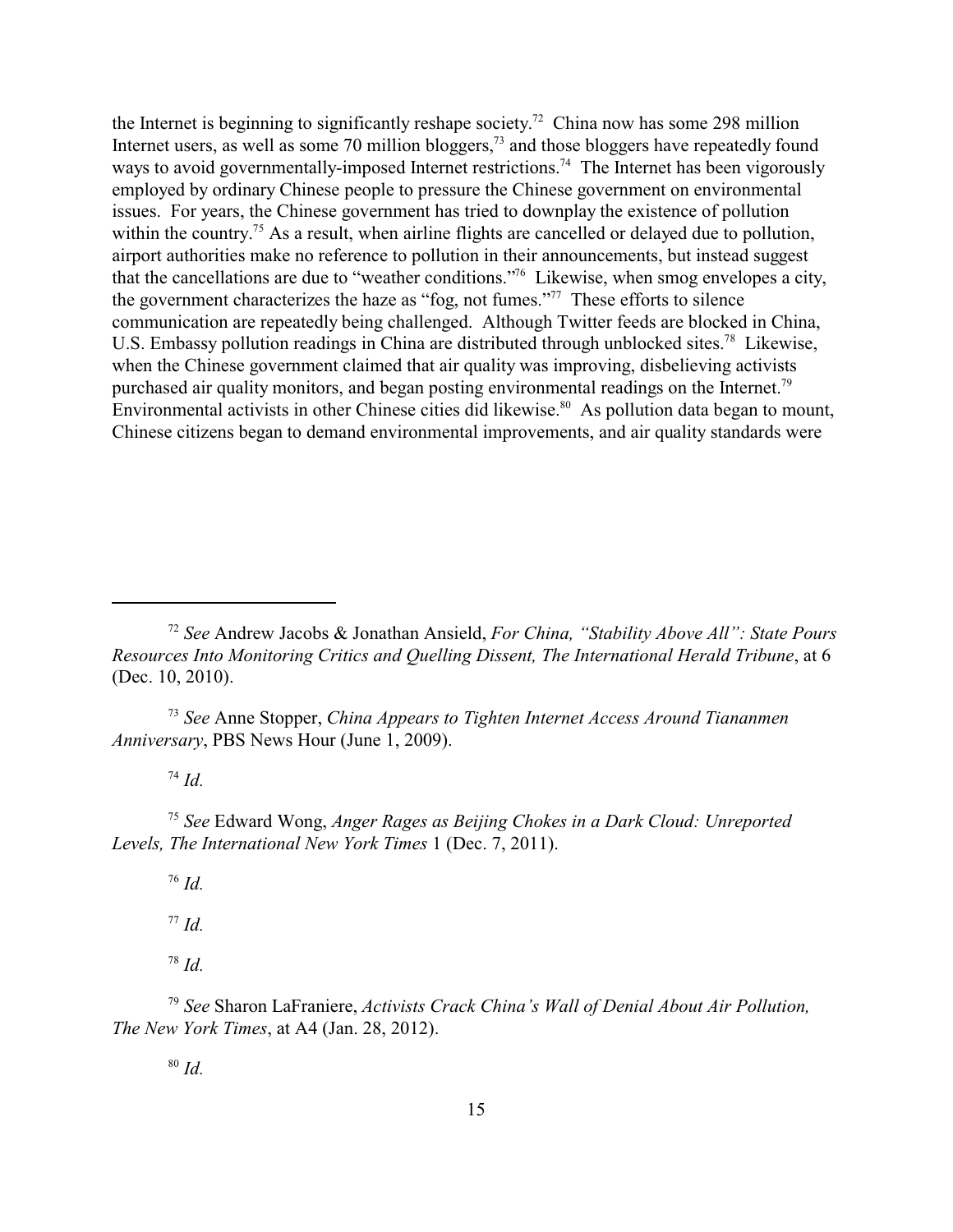heightened.<sup>81</sup> In one instance, a video about the environment went viral in China.<sup>82</sup> The video received millions of hits within the space of a week,<sup>83</sup> and was ultimately banned by the Chinese government,<sup>84</sup> but not before it created a national stir over Chinese environmental issues.<sup>85</sup>

#### **CONCLUSION**

The Internet has profoundly influenced communication, and has also enabled a new era of active citizen participation in governmental decisionmaking processes. This enabling has occurred in many different areas. Not only has it enabled citizens to gather information regarding governmental decisionmaking processes (Professor William Gilles' idea of "sousveillance"), but has enabled citizens to participate in those processes. In addition, it has given citizens the ability to organize in an effort to affect and control political processes and governmental decisionmaking. In other words, the Internet has the potential to profoundly transform society and government.

The Internet is not without its detractors or adverse impacts on citizen participation in governmental processes. it can be used not only by environmental activists, but also their opponents, and can be both a source of legitimate information and misinformation.<sup>86</sup> As one commentator noted, although "blog after blog denies climate change is a problem or that people's

<sup>82</sup> *See* Edward Wong, *China Blocks Web Expose on its Air Pollution, International New York Times* 1 (Mar. 7, 2015).

<sup>83</sup> Id. ("Under the Dome," a searing documentary about China's catastrophic air pollution, had hundreds of millions of views on Chinese websites within days of its release one week ago.").

<sup>84</sup> Id. ("Then on Friday afternoon, the momentum over the viral video came to an abrupt halt, as major Chinese video websites deleted it under orders from the Communist Party's central propaganda department.").

<sup>85</sup> Id. ("The startling phenomenon of the video, the national debate it triggered and the official attempts to quash it reflect the deep political sensitivities in the struggle within the bureaucracy to reverse China's environmental degradation, among the worst in the world.").

<sup>86</sup> *See* Lindsay Peterson, *Climate Scientist: Don't Trust Uninformed Blogs, Tampa Tribune* (Feb. 12, 2010).

<sup>&</sup>lt;sup>81</sup> *Id.* (The Chinese government decreed "that about 30 major cities must begin monitoring the particulates this year, followed by about 80 more next year. The Ministry of Environmental Protection also promised to set health standards for such fine particulates 'as soon as possible.' ").